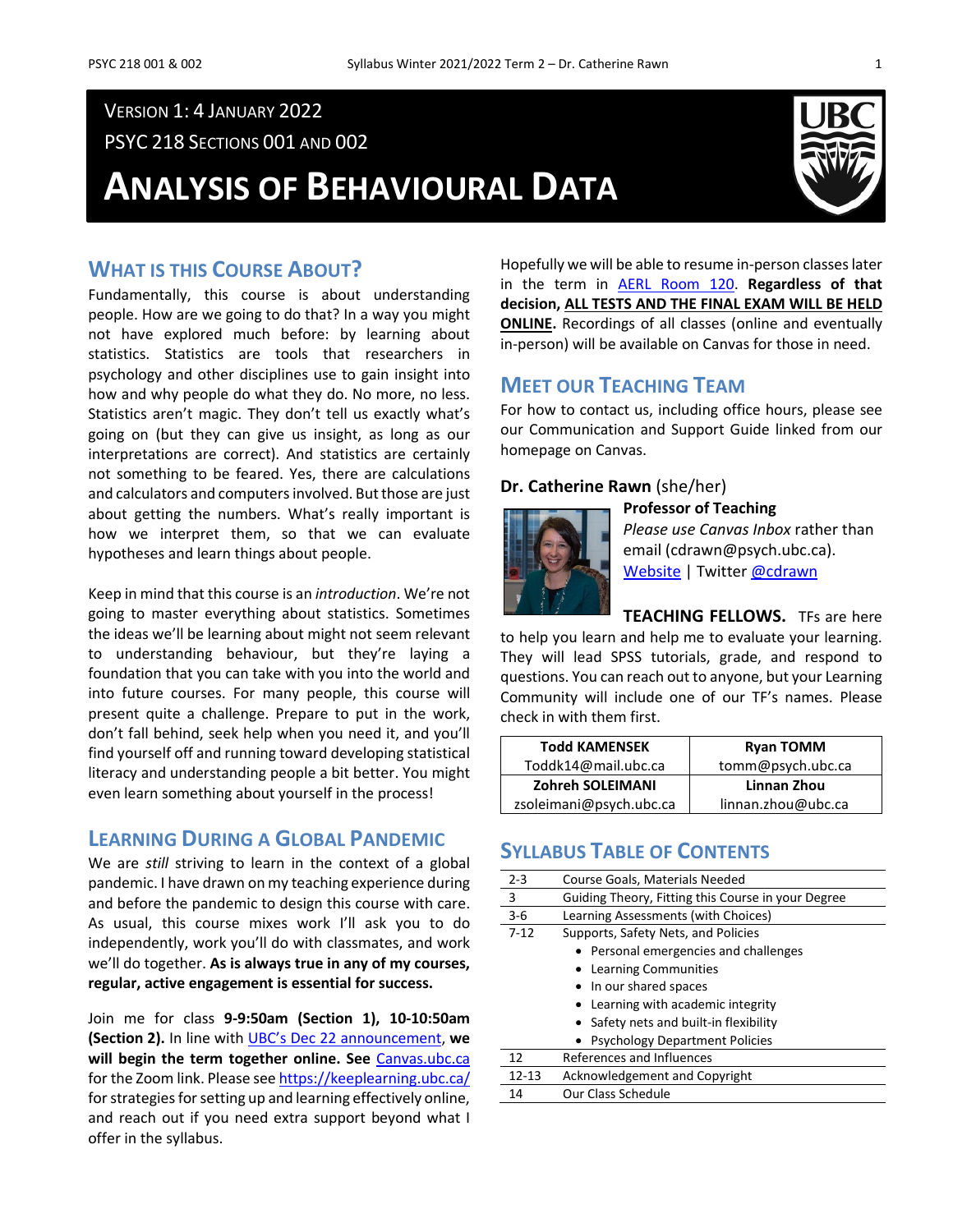# **COURSE GOALS**

I wrote these course goals to provide direction for all our learning activities and assessments (see [Constructive Alignment](https://youtu.be/3GegIMZLO24) for more on this approach to course design).

### **If you are willing and able to meet the requirements, by the end of this course, you will be able to...**

- 1. compare, contrast, and critique descriptive statistics (including effect size) versus inferential statistics (Null Hypothesis Significance Testing (NHST) method).
- 2. calculate, by hand and using computer software, a variety of statistics commonly used in psychology (e.g., correlation, regression, z-scores, *t*-tests, ANOVA).
- 3. choose and apply the appropriate statistic to analyze a dataset, when provided with a study's design and a researcher's purpose.
- 4. interpret what the statistics you calculate mean about the variables and the hypothesis.
- 5. evaluate others' interpretations of statistical analyses.
- 6. discuss the strengths and weaknesses of various statistical tests, and the NHST framework broadly.
- 7. define and discuss the relationships among major statistical concepts (e.g., alpha, effect size, power, sample size).
- 8. appreciate the value of developing statistical literacy.

# **MATERIALS NEEDED**

You'll need a few materials to set yourself up for success. Detailed instructions and links are available in the Course Introduction (Start Here!) module on Canvas.

**Please buy the textbook, lab guide, and CogLab through the UBC bookstore** to ensure correct access. *Always save your proof of purchase.* If you purchase elsewhere or second hand, I will not be able to help you fix/integrate your access (but see below for financial hardship information).

#### **Essential (e-)Books**

1. **TEXTBOOK with Launchpad Access –** *needed Week 1 especially for math refresher resources***.** Nolan, S. A., & Heinzen, T. E. (2021). *Essentials of Statistics for the Behavioural Sciences***, (5th Ed.)**. New York, NY: Worth.

*Note: This text is different from most other sections of this course. You cannot use a different book. I recommend the loose-leaf option (which comes with e-book access too) for easier reference during open book tests, and for reference in the future.*

Please begin by signing up for the 2-week free trial through the link in the **Canvas Module called:** "**Access Nolan & Heinzen LaunchPad (eBook, quizzes, study guides).**" This will get you started, and enable you to try out the first LearningCurve quizzes and other resources. Further instructions for how to "Verify" your purchase will be available in the Canvas Module called "Course Introduction" (Materials).

2. **LAB GUIDE –** *not needed until Week 4***. Cuttler, C. (2020). A student guide to SPSS, (3rd Ed.). NJ: Kendall Hunt.** This guide will be indispensable when it comes to completing the assignments throughout this course, including software screenshots and detailed tips. Please see Canvas for purchase options and use instructions. *I recommend the hard copy option (or printing some of the ebook) for easier reference during assignments, when you will have at least 3 other windows open. May also be helpful for future work.*

#### **Essential Sites, Software, and Technology**

- 3. **A computer with speakers, microphone, internet access, and some space** for software downloads (below). Chromebooks and tablets will encounter difficulties.
- 4. **Our PSYC 218 001/002 2021W Canvas Course**  Website **[canvas.ubc.ca](https://canvas.ubc.ca/)** is our home. Everything you need can be found there, including links to classes on Zoom (and "Cloud Recordings" after) using the "Zoom" link on the left, "Clicker" style quizzes for each class period, as well as Weekly Modules (especially Your Complete Week Guides) and weekly Announcements created to keep you on track and organized. All assignment details and submissions will happen here. Use the Canvas Inbox to reach me and the Calendar to keep organized. Works best with Chrome browser. **Please check your** *Account >> Notifications* **settings to ensure you receive announcements and other notices.**
- 5. **COGLAB 5.0 –** *not needed until end of Week 2* is the tool used across all PSYC 218 sections to generate Assignment data. An access code is available for purchase from the Bookstore (follow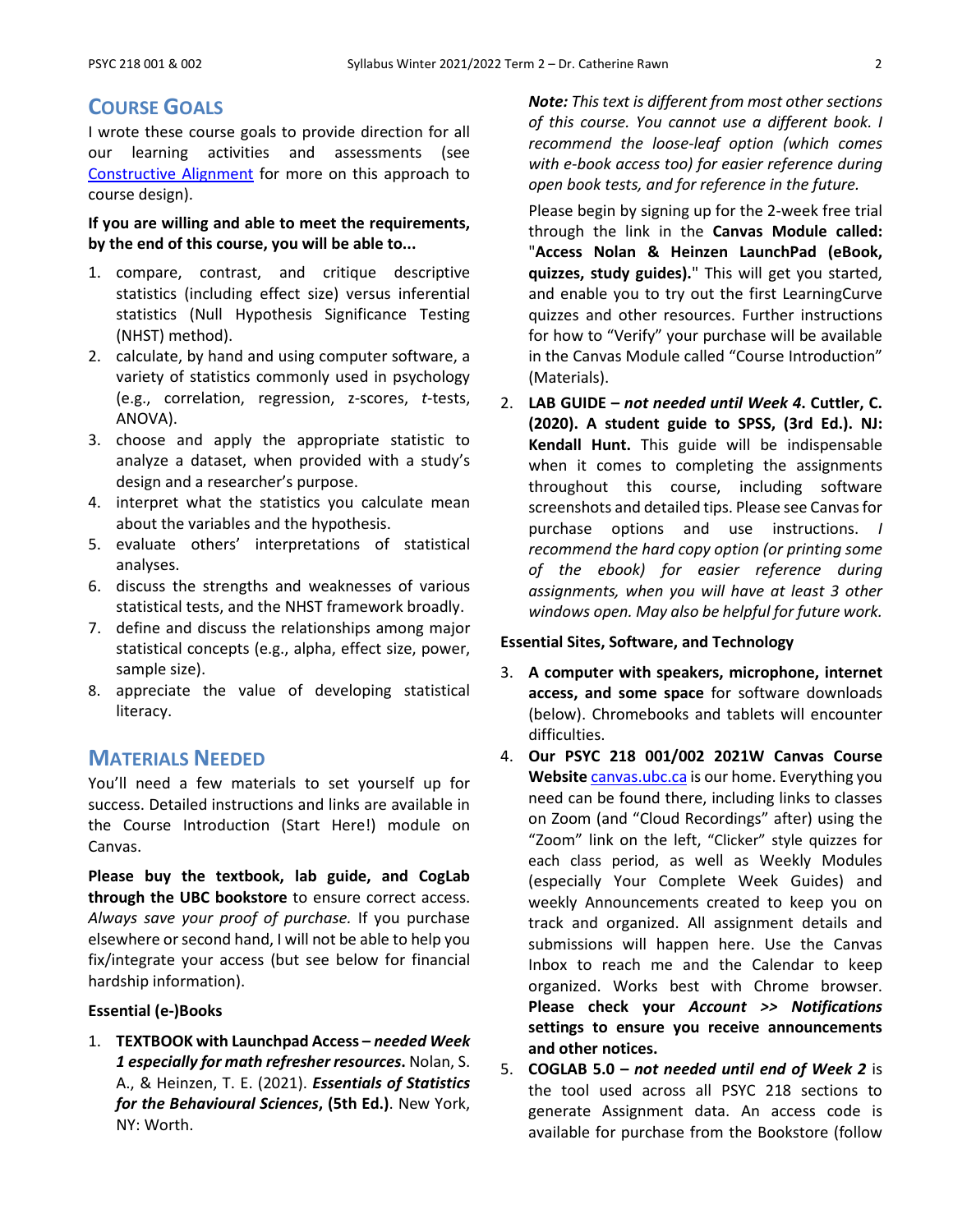instructions on Canvas). *Please use the same first and last name as your official UBC registration.*

- 6. **IBM SPSS Statistics Software –** *not needed until Week 4***.** You must complete assignments using SPSS, which is available for free from [UBC IT.](https://it.ubc.ca/services/desktop-print-services/software-licensing/spss) Download and install as soon as possible to allow time for challenges.
- 7. **Microsoft Word Software –** *not needed until Week 4***.** You must complete assignments using MS Word (.pages files don't work). Please download [MS](https://it.ubc.ca/services/desktop-print-services/software-licensing/microsoft-365-students)  [Office 365 for free from UBC IT.](https://it.ubc.ca/services/desktop-print-services/software-licensing/microsoft-365-students)
- 8. **G\*Power –** *not needed until Week 6***.** Free to download here [http://www.gpower.hhu.de/.](http://www.gpower.hhu.de/)
- 9. **Recommended additional technology.** A **basic calculator** that can quickly do squares and square roots (will be helpful for quick calculations during class and tests). A **webcam** for (optional) use during class and especially breakout groups.

*Financial Hardship***:** If you are experiencing serious financial hardship and are unable to purchase the etextbook with Launchpad access, and/or the SPSS guide, please ask me to arrange access. I have negotiated with the publishing company for this access to support students in financial need. *(As a first-generation undergraduate student who relied fully on student loans, I understand financial hardship. Please reach out!)* See also the [Student Discounts for](https://it.ubc.ca/services/student-discounts-remote-learning)  [Remote Learning](https://it.ubc.ca/services/student-discounts-remote-learning) page, as well as the Financial Support Options page in our Student Resources Canvas Module.

# **GUIDING THEORY**

I am a social psychologist, and have long been interested in motivation and learning. Increasingly (and especially since COVID-19 moved our learning experiences online) I draw on **Self Determination Theory** [\(Ryan & Deci, 2000\)](https://psycnet.apa.org/record/2000-13324-007) to inform my teaching practice. I strive to create conditions that support your experience of autonomy, competence, and relatedness. *Where can you spot [applications](https://selfdeterminationtheory.org/application-education/) of this in this course design? What additional ideas do you have for how to apply this theory?* For more information, chec[k https://selfdeterminationtheory.org.](https://selfdeterminationtheory.org/)

# **FITTING THIS COURSE IN YOUR DEGREE**

**Pre/Co-Requisites.** This course requires that you have already successfully completed PSYC 217 Research Methods and declared a major in Psychology, Cognitive Systems, or Speech Sciences. It is a requirement for the BA Psychology major, and is a prerequisite for Honours in Psychology, as well as advanced statistics classes in our department (e.g., PSYC 303 and PSYC 359).

**Considering Withdrawing?** *This is a very demanding course, no matter what year, term, or format in which you take it.* If you find yourself unable to handle this course at this time, I encourage you to talk to me. Check [these dates](http://www.calendar.ubc.ca/vancouver/index.cfm?page=deadlines) to find out whether withdrawing will affect your transcript.

# **LEARNING ASSESSMENTS (YOU HAVE SOME CHOICE HERE!)**

These assessments are designed to help you achieve the learning outcomes—and to help me measure that learning. In line with **Self-Determination Theory**, assessments are structured to support your experience of *autonomy* (e.g., flexible assessment values), *competence* (e.g., weekly learning activities, REC, mastery quizzes, tests), and *relatedness* (e.g., Learning Community discussions, regular self-selected Zoom breakout groups).

To support your *autonomy*, you may decide the value of particular assessments in the calculation of your final grade by choosing a value from within the ranges provided in the column on the right. Make sure that the values you decide add up to a total grade value of 100% and that you let me know your decision by **sending me a message using Canvas inbox** *before* **11:59pm PT on Monday 24 January 2022. No changes will be permitted after that date.** If you wish to have your final grade calculated using the proposed value for each item, no email is required to confirm this; the proposed values will be used for all students who have not specified otherwise before the deadline. (See Rideout, 2018, for evidence supporting this flexible assessment approach.)

Regardless of choices, everyone will have the opportunity to meet all Course Goals while practicing a variety of skills that will benefit them in future classes, in the workplace, and in their personal lives. The more Assessment types you choose, the more structure you will have to scaffold your learning across this course. *Please find details of each Assessment below the table.*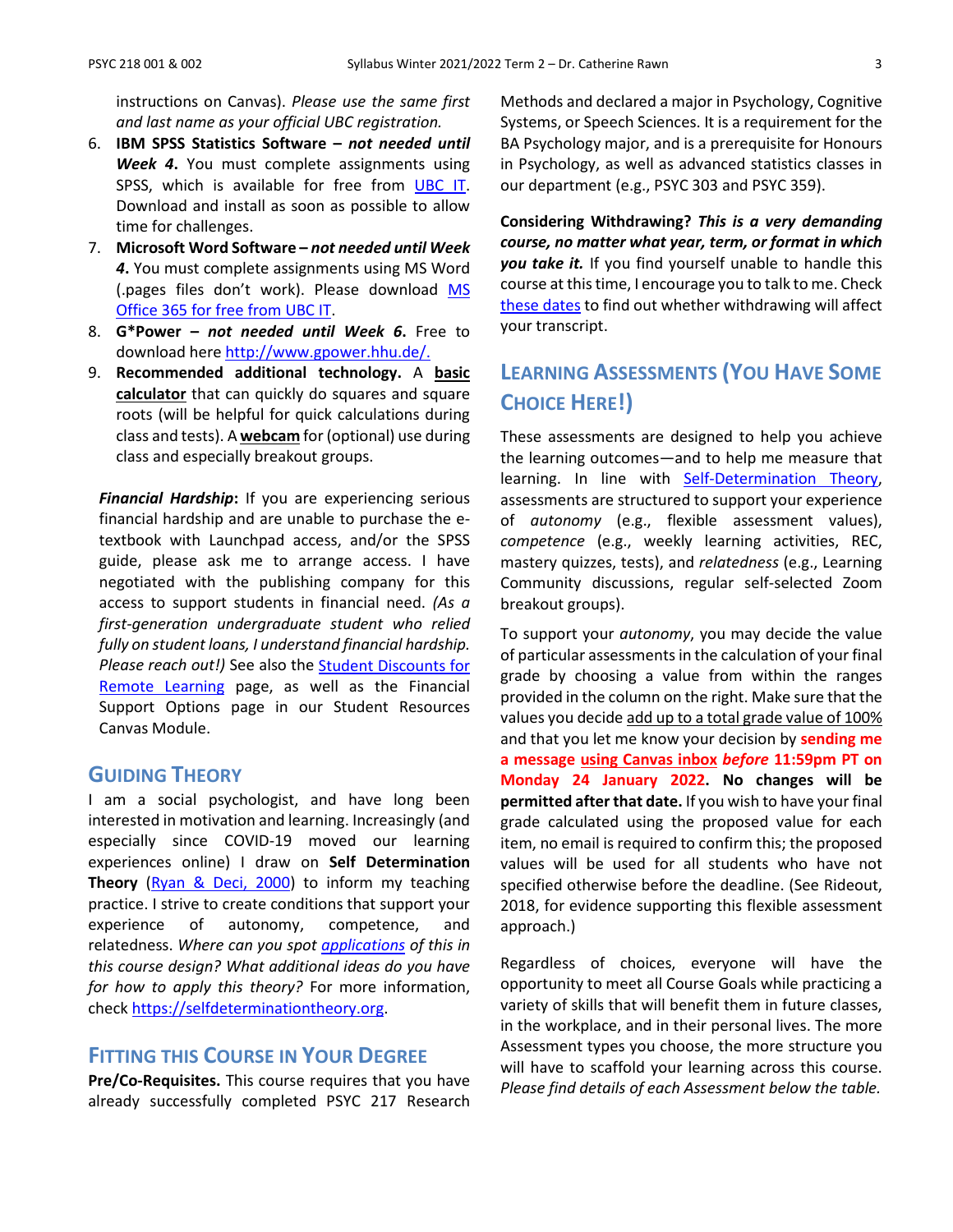| <b>Learning Assessment</b>         | <b>Due Date</b>                  | Proposed     | <b>OR</b> Choose the value for |
|------------------------------------|----------------------------------|--------------|--------------------------------|
|                                    | (Vancouver Time – see clock on   | Value (% of  | you                            |
|                                    | Canvas homepage)                 | final grade) | (% of final grade)             |
| 1. Assignments                     | 1. Friday February 11 (4%)       | 24%          | 24%                            |
| (All 218 Sections Requirement)     | 2. Friday March 4 (4%)           |              |                                |
|                                    | 3. Friday March 18 (4%)          |              |                                |
|                                    | 4. Friday April 1 (4%)           |              |                                |
|                                    | 5&6 combo. Monday Apr 11 (8%)    |              |                                |
| 2. Research Experience Component   | Complete by last day of classes. | 3%           | 3%                             |
| (Human Subject Pool Participation; | Be sure to assign your credit    |              |                                |
| All 218 Sections Requirement)      | value to <b>this</b> course!     |              |                                |
| 3. Weekly Learning Activities      | Throughout the term              | 2%           | $0 - 5%$                       |
| 4. LaunchPad LearningCurve Quizzes | 12 short quizzes, flexible dates | 5%           | $0 - 5%$                       |
| <b>5. Test 1</b>                   | Monday January 31                | 12%          | $0-15%$                        |
| <b>6. Test 2</b>                   | <b>Wednesday March 2</b>         | 12%          | $0-15%$                        |
| 7. Test 3                          | Monday March 28                  | 12%          | $0 - 15%$                      |
| 8. Final Exam (Cumulative)         | TBD (April 12-27)                | 30%          | 20-50%                         |
| Total                              |                                  | 100%         | <b>MUST ADD TO 100%</b>        |

### **1. Assignments (6 x 4%)**

Assignments form the heart of all sections of PSYC 218. Like in all sections of this course, six lab assignments spread across the term will give you practical experience analyzing data using SPSS (a commonly used statistical software package; see Davidson et al., 2019) and reporting the results. Note that Assignments 5 and 6 will be combined at the end of the course. Each lab assignment has three components. Consult the Course Schedule on the last page of this syllabus and due dates set in Canvas. It is possible these dates could change. You are responsible for checking Canvas (especially Announcements) to find out about any changes.

**Part 1. Participate in CogLab**. You will be asked to spend 10-30 minutes competing an online experiment or survey. This step will allow us to generate a dataset the class will use for the assignment, and will help you develop a deeper understanding of data analysis and interpretation because you have experienced the study as a participant. *These are always due on Fridays at the end of day. Check the Course Schedule and Canvas settings for specific dates, links, and instructions.* Although there will be some flexibility with the deadlines, if they are not completed before the corresponding assignment itself is launched, then you will receive a 1% deduction. This will typically give you about 2 weeks or more beyond the stated deadline.

**Part 2: Prepare for the Assignment by reviewing the** *Student Guide to SPSS* **and participating in In-Class SPSS Practice Labs.** It is important to read the appropriate chapter(s) for each lab assignment in Cuttler's *A Student Guide to SPSS* (details to come in Your Weekly Guides). These chapters provide detailed information about how to perform all the SPSS functions you will need for the assignments, including screen shots from SPSS. Five times during the term, class time will involve hands-on demonstrations of how to use SPSS for the upcoming assignment, as well as a sample set of questions.

**Part 3. Complete the Lab Assignment.** After each in-class SPSS demonstration, I will post an assignment for you to complete on your own time. All assignments will be posted on Canvas, where you will submit them. The assignments will require you to analyze and interpret the data from one of the CogLab or Surveys our class has generated. You will have about 1 week to complete each assignment. Check the Course Schedule for specific due dates.

**Lab assignments must be completed independently.** You are encouraged to meet with your Teaching Fellows during their office hours if you require assistance with the assignments. You may also use the discussion boards on Canvas to discuss with your Teaching Fellows and peers any issues you encounter while completing the assignments. Although you may ask for assistance, *you must complete the analyses*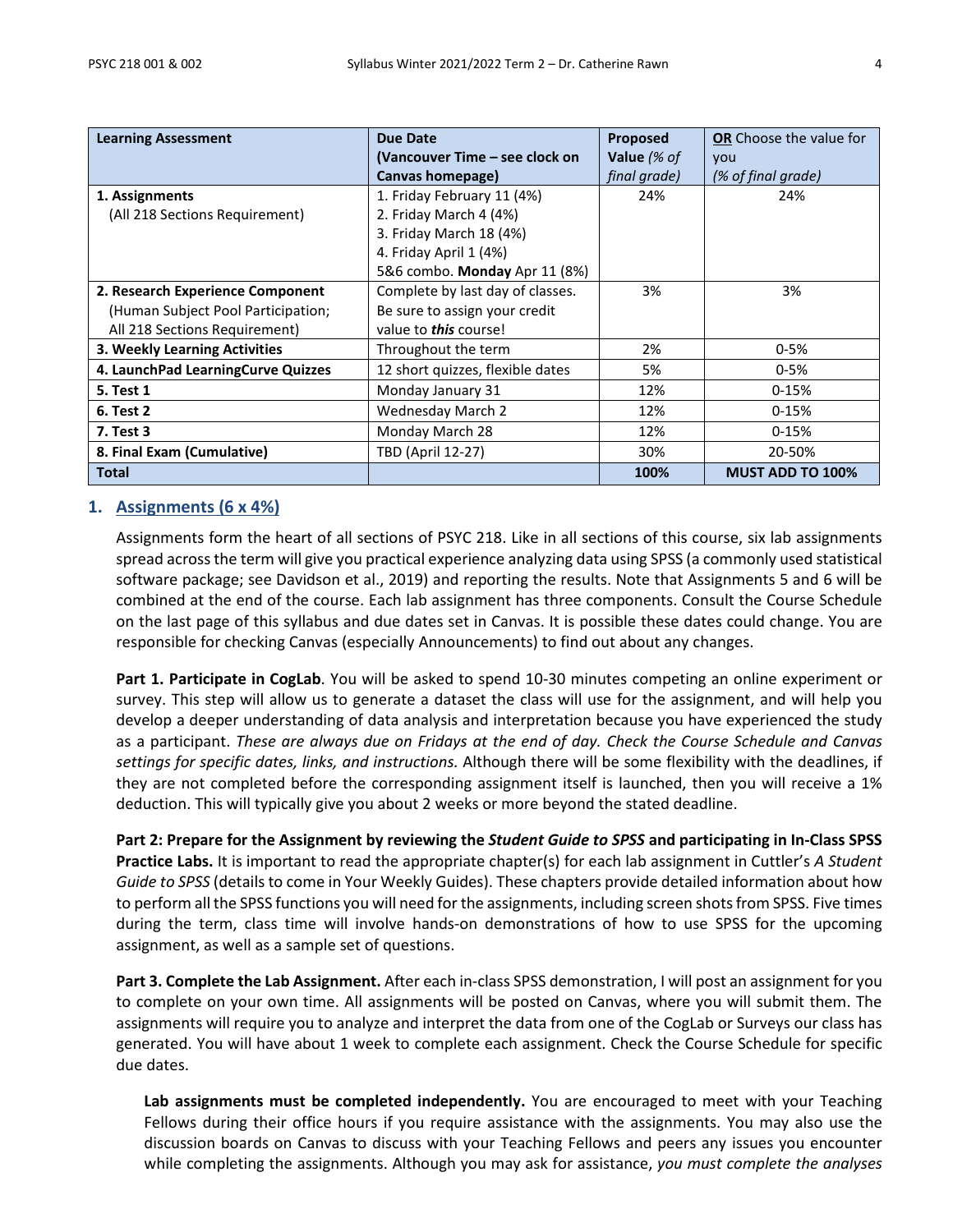*and write-ups on your own. You may not share your work with other students or use another student's work.*  Please see the section below called *Supporting Learning with Academic Integrity* for more information about expectations for assignments.

#### **2. Research Experience Component (REC) (3%)**

The REC is worth 3% of every PSYC 218 student's course grade, and is designed to help you learn more about psychology and how research is conducted, and to provide you with first-hand experience with psychological research. This experience may make understanding research easier (Ceynar Rosell et al., 2006) and may help you decide whether research is a reasonable career option for you.

One way to meet the REC requirement is to spend three hours participating in psychology studies through the Department of Psychology's Human Subject Pool (HSP) system: **1 hour of participation or 1 article summary = 1% (x 3 that are needed)**. For each hour of participation, you can earn one credit towards your final grade. You can sign up for studies by visiting [https://ubc-psych.sona-systems.com.](https://ubc-psych.sona-systems.com/) If you prefer, you can earn these same extra credits by completing a library-writing project, in which you read and summarize a peer-reviewed research article. You can find out more about how you can earn extra credits a[t https://psych.ubc.ca/hsp.](https://psych.ubc.ca/hsp) There you will find a detailed guide about how to participate in the HSP, how-to videos, and a list of frequently asked questions. Note that, as in all sections of PSYC 217 and 218, REC is required. There are no bonus HSP points as in some other courses.

#### **3. Weekly Learning Activities**

Each week I will ask you to engage in a few brief activities. These are all low stakes, yet important for keeping you engaged, building *competence*, and helping me understand what you are learning. Combined, these activities will be valued at 2% of your course grade (by default, or 0-5% if you request a change, as above) – which makes each individual activity valued at a very tiny amount of your course grade. There are two main activities each week (clicker quizzes and discussions), as well as a few others that will be added here and there (e.g., demos, feedback midterm survey). Check the Week's Module to ensure you have completed the week's activities. If you fall behind, just catch up when you can during the two week grace period (see the section on *Safety Nets*, below).

**Class "Clicker" Quizzes.** In order to maximize our flexibility, we are going to use Canvas quizzes to record your responses to questions during class time (we'll try out show of hands or some other method to gather response data instantly). Please use your [Canvas Student App](https://isit.arts.ubc.ca/canvas-mobile/) or your web browser during class (either live or if you're watching the video later). If you're watching the video and fast forward to find the answer, you are only robbing yourself of a learning opportunity, and are engaging in academic misconduct. Please see the section below called *Supporting Learning with Academic Integrity* for more information.

**Weekly Learning Community Discussions.** Each week, you will have the chance to engage in asynchronous, online discussion about the topics of the week. You are a member of a Learning Community (to help foster *relatedness* and build community among us). I will prepare some prompting questions, from which you can choose. Questions will be geared to help you apply concepts, deepen our understanding of challenging topics, and see research methods all around us. You are encouraged to respond to others' posts to help you and everyone develop their thinking further.

#### **4. Launchpad LearningCurve Quizzes**

Would you benefit from regular, low-stakes quizzes to keep you on track for readings and to practice your understanding of key concepts? Then this *competence-*building option is for you! Combined, these adaptive LearningCurve quizzes will be valued at 5% of your course grade (by default, or 0-5% if you request a change, as above) – which makes each individual quiz valued at a very tiny amount of your course grade.

My understanding is that these quizzes each take about a half hour or less to complete, and they focus on conceptual understanding but (unfortunately) not calculations. Take as long as you like to complete the quiz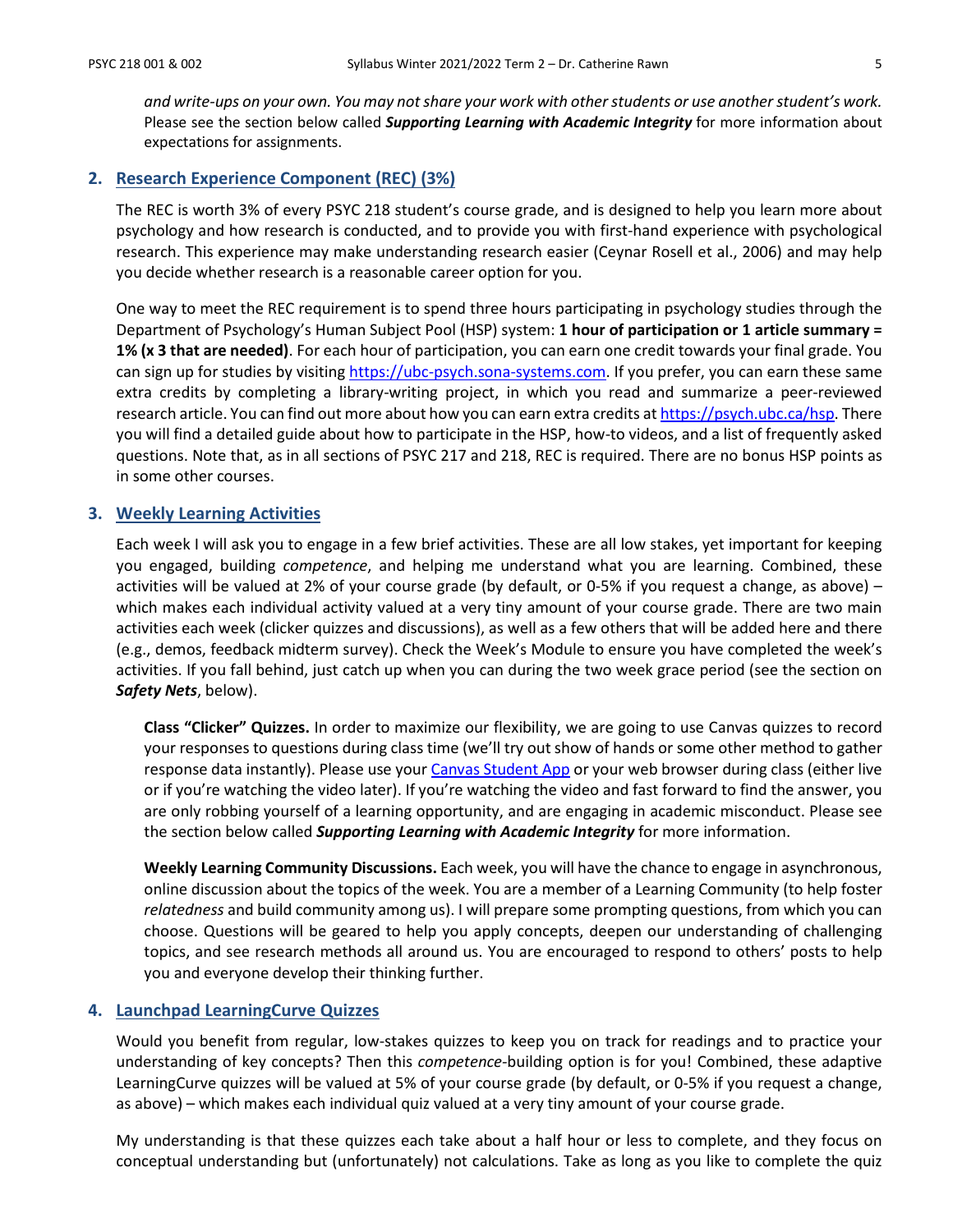until you reach Mastery of those concepts. The algorithm adapts questions as you go, depending on whether you answered the last question correctly or not. I also believe it asks you to rate how confident you are, to help improve your metacognitive skills (i.e., how aware you are about what you know – and don't). Research shows greater long-term retention with multiple testing opportunities (Roediger & Karpicke, 2006) and enhanced meta-cognitive skills (Cromley & Kunze, 2020), making this a great investment in learning.

Why does the interface and value differ from your course last term? If you took my PSYC 217 course last term, we used a similar Mastery Quiz called Smartbook Quizzes, which is created by the McGraw-Hill Ryerson publishing company. Our textbook for PSYC 218 is published by a different company, MacMillan, so they have their own interface and approach to these mastery quizzes. A key difference is length: LearningCurve Quizzes are much shorter.

*What if I want more practice questions, especially calculations?* I have also "assigned" Practice Quizzes within the Launchpad interface to help give you some more practice questions to use for calculations. There are also practice questions at the end of every chapter, and the textbook Appendix C provides answers to half of them. Find a study group to discuss the rest!

## **5. 6. 7. Tests 1, 2, and 3**

**Each test will be out of approximately 25 points and will be administered using Canvas with a 50-minute time limit, and Respondus Lockdown Browser.** They will be open book/notes, and will randomly sample questions from a broader set so no two tests are identical. **You must complete a brief "Getting Ready for Test #" survey on Canvas in advance, to affirm when you are writing it, to ensure you are aware of the essential details, and to ensure you can use Respondus Lockdown Browser correctly.** If you cannot join us synchronously for Tests, you can register for a deferred time in advance on this "Getting Ready" survey.

Don't let the open book/notes nature of the tests mislead you into a false sense of security. Tests require thorough understanding of course material, including the ability to apply and integrate concepts across relevant chapters/units. **You will be challenged to push beyond memorization of facts and to integrate and apply course material.** Tests are *not* cumulative (in other words, they test only the material *since* the last test, but may out of necessity draw on understanding of earlier concepts). Question types will include a mix of multiple choice, fill-in-the-blanks, and written answers.

By default, tests will be valued at 12% each, but can range from 0-15% each. If you choose not to count tests toward your grade (declared at the start of the term; see instructions earlier), you can still write them for practice but they will not count. All tests are to be completed by you and you alone, using only materials authorized explicitly by me. Please see the section below called *Supporting Learning with Academic Integrity* for more information about expectations during testing.

#### **8. Final Exam (Cumulative)**

**The final exam date will be set by the Registrar during the official final exam period, and will be administered using Canvas with a 2.5-hour time limit.** It will be open book/notes, and will randomly sample questions from a broader set so no two tests are identical. The final exam will test your thorough understanding of the entire course's material, including the ability to apply and integrate concepts across chapters/units. Question types will include a mix of multiple choice, fill-in-the-blanks, and written answers. By default, the final exam will be valued at 30%, but can range from 20-50% depending on your choice at the start of the term.

The final exam is to be completed by you and you alone, using only materials authorized explicitly by me. Please see the section below called *Supporting Learning with Academic Integrity* for more information about expectations during testing. [University policy](http://www.calendar.ubc.ca/vancouver/index.cfm?tree=3,41,91,0) dictates that if you have 3 or more exams scheduled to *start and finish* within a 24-hour period you may request to write the second exam on a different day. You must give the instructor of the second exam one-month notice.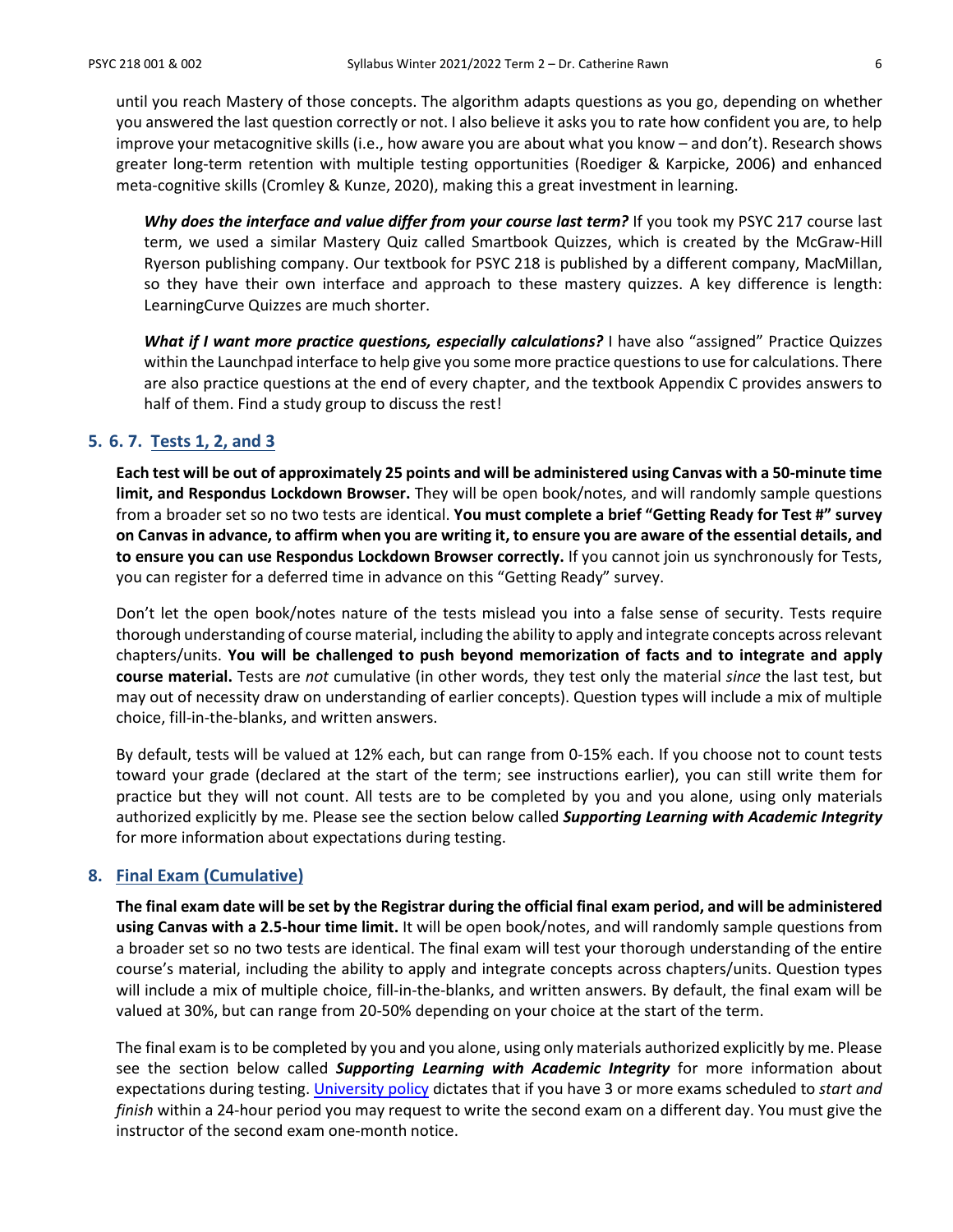# **BUILDING OUR COMMUNITY: SUPPORTS, SAFETY NETS, AND POLICIES**

#### *Be kind. Be calm. Be safe***.**

– Dr. Bonnie Henry, Provincial Health Officer, British Columbia, Canada

We are *still* living in a time of global pandemic. Some of our classmates have joined us in Vancouver from around the world—maybe you're still on the way to us. Any of our circumstances may change at any time. I invite you to join me in taking inspiration from Dr. Henry as we begin to engage together.

Please se[e https://keeplearning.ubc.ca/](https://keeplearning.ubc.ca/) for strategies for setting up and learning effectively online.

*In this section, you will find…*

- Supporting you (and me) through Personal Emergencies and Challenges
- Support through Learning Communities and Zoom Breakout/Study Groups
- Supporting Each other in our Shared Online Space
- Supporting Learning with Academic Integrity
- Supporting Your Success and Well-Being with Safety Nets and Built-in Flexibility
- Psychology Department Policies

#### **Supporting you (and me) through Personal Emergencies and Challenges**

If you are sick, it is important that you stay home. Complete a self-assessment for COVID-19 symptoms here: [https://bc.thrive.health/covid19/en.](https://bc.thrive.health/covid19/en) If you experience a personal emergency during this time, please seek the resources and support you need to cope with that emergency. Check [https://students.ubc.ca/health,](https://students.ubc.ca/health) and reach out if you don't know how or which resources to access. I'll help as best I can.

Take care of yourself first. Then, reach out to me to check in about the course. I will bring patience, flexibility, and compassion as we work on a solution. You don't need to tell me what has happened. But at this point we can figure out if the built-In safety nets (see below) are sufficient accommodation; otherwise, I'll ask that you review the interm concession criteria [available here](https://www.arts.ubc.ca/degree-planning/academic-performance/academic-concession/) to determine whether you are eligible for concession through the Self-Declaration form (if yes, please complete it and send to me). In more complex or longer-term affecting situations, please see[k Arts Academic Advising.](https://students.arts.ubc.ca/advising/contact-us/)

**Check out these support resources** *before* **an emergency.** See <https://students.ubc.ca/health> and especially <https://students.ubc.ca/covid19/mental-health-during-covid-19-outbreak> for ways to care for yourself during the pandemic and beyond. See also the Arts Student Support portal for wellness, academic, and broader support: [https://www.arts.ubc.ca/student-support/.](https://www.arts.ubc.ca/student-support/)

**What will happen if the Teaching Team experiences a personal emergency?** It is possible that I or a TF will experience a personal emergency during this course. I will communicate with you immediately and as often as I can, using the Announcements feature in Canvas. We will invite you to continue as much as possible with the scheduled learning activities, and we will communicate with you any modifications (e.g., to availability, timeliness of feedback) that are impacted. We will ask for your patience, flexibility, and compassion, as well as continued dedication to your and classmates' learning during that time.

**Support for Students with Accessibility Needs.** "The Centre for Accessibility facilitates disability-related accommodations and programming initiatives designed to remove barriers for students with disabilities and ongoing medical conditions." If you have ongoing need for accommodation, please contact UBC's Centre for [Accessibility.](https://students.ubc.ca/about-student-services/centre-for-accessibility) Once registered there, please ensure you register each our tests that you are writing. When you do that part, it's easier for me to check that I am offering you the accommodations you need.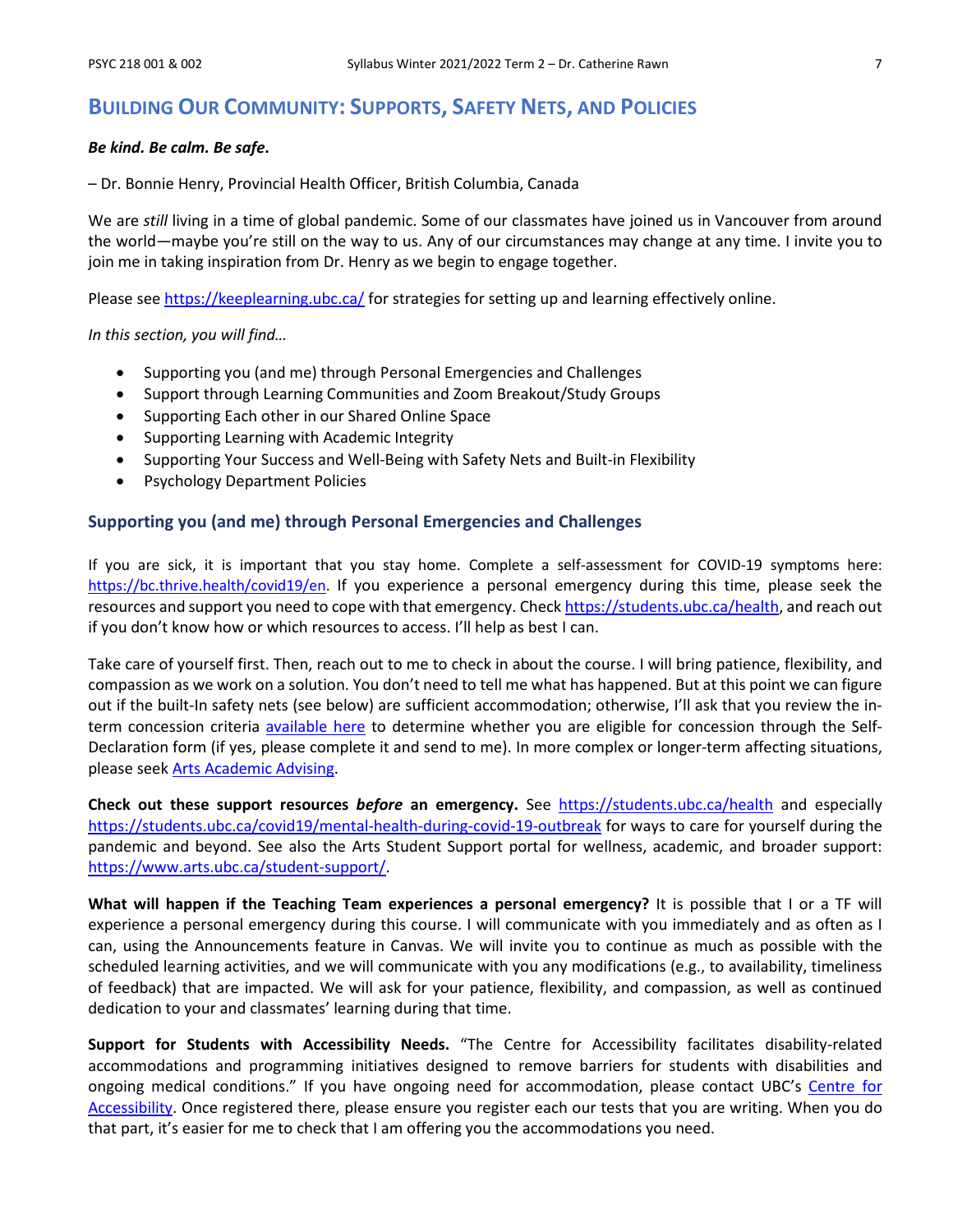#### **Support through Learning Communities (LC)**

It is my hope and intention that you and every single student in our class will feel a sense of belonging (thereby supporting your experience of *relatedness*). We will engage as a "large" group, with discussion threads and activities aimed at connecting all of us as we learn. Because our class is so large (about 200 people across the two sections), we will be dividing into smaller groups, thereby supporting your *relatedness* as we build our community and as you develop *competence.* Your group appears in your *Groups* tab on Canvas, and each has its own space for discussion, wikis, and collaboration.

You have been randomly assigned into one of **8 Learning Community (LC) groups of about 25 people**, all of whom are officially registered in your section, each with a Teaching Fellow (TF) as your key contact. Your LC will be your go-to group for discussions, and your TF will be there to support you. We will begin LC groups right away, making adjustments as our class roster shifts early in the term.

Option: If you would like an online space within Canvas or Microsoft Teams for an additional self-chosen group (e.g., for studying; see also Academic Integrity section on collaborative studying), we can help you set that up.

#### **Supporting Each Other in our Shared Spaces**

We are coming together in various ways, online and (we hope!) in person, to do this work of learning. Our Canvas home, including any links we add that connect in or out, is the space we hold for each other for this purpose of learning. We hope to also hold space with each other in our physical classroom (AERL 120). These shared learning spaces are governed by and shaped by all of us.

In order to support all of our classmates, regardless of their personal circumstances, we will be recording all synchronous sessions that occur on Zoom, as well as those that may occur in AERL in the future. Zoom recordings will include the chat thread. **Recordings and chat threads are** *not for sharing beyond our course's Canvas home* (see Academic Integrity, below). If you have legal or other serious concerns about having your identity recorded in this way, please feel free to come to me to discuss options.

I've been holding space for learning in physical classrooms for about 15 years. While teaching this same course 2019W2, the first lockdown occurred: In March 2020, I led the emergency pivot from in-person to online. Then, from July 2020 through April 2021, I led 3 courses in a completely online space. Last term I incorporated both online and face-to-face elements in a "hybrid" course. All this to say, I'm confident we'll make it through whatever this term throws at us. Let's all be patient and figure this out together.

One of the first things will we do together is set class engagement guidelines (supporting your experience of *autonomy* and *relatedness*). This [classroom guidelines](https://wiki.ubc.ca/Documentation:Inclusive_Teaching/Classroom_Guidelines) resource, as well as the UBC Values statement below, help us prepare for how we may want to engage together. Think about how you want to us to engage respectfully together, and what that looks like.

#### **I endorse UBC's Values Statement, and invite you to do the same:**

UBC provides resources to support student learning and to maintain healthy lifestyles but recognizes that sometimes crises arise and so there are additional resources to access including those for survivors of sexual violence. **UBC values respect for the person and ideas of all members of the academic community**. **Harassment and discrimination are not tolerated** nor is suppression of academic freedom. UBC provides **appropriate accommodation for students with disabilities and for religious and cultural observances**. **UBC values academic honesty** and students are **expected to acknowledge the ideas generated by others and to uphold the highest academic standards in all of their actions**. Details of the policies and how to access support are available here: [https://senate.ubc.ca/policies-resources-support-student-success.](https://senate.ubc.ca/policies-resources-support-student-success) (from [Senate Policy: V-](https://senate.ubc.ca/sites/senate.ubc.ca/files/downloads/Policy-20190207-V-130-Syllabus.pdf)[130;](https://senate.ubc.ca/sites/senate.ubc.ca/files/downloads/Policy-20190207-V-130-Syllabus.pdf) emphasis added)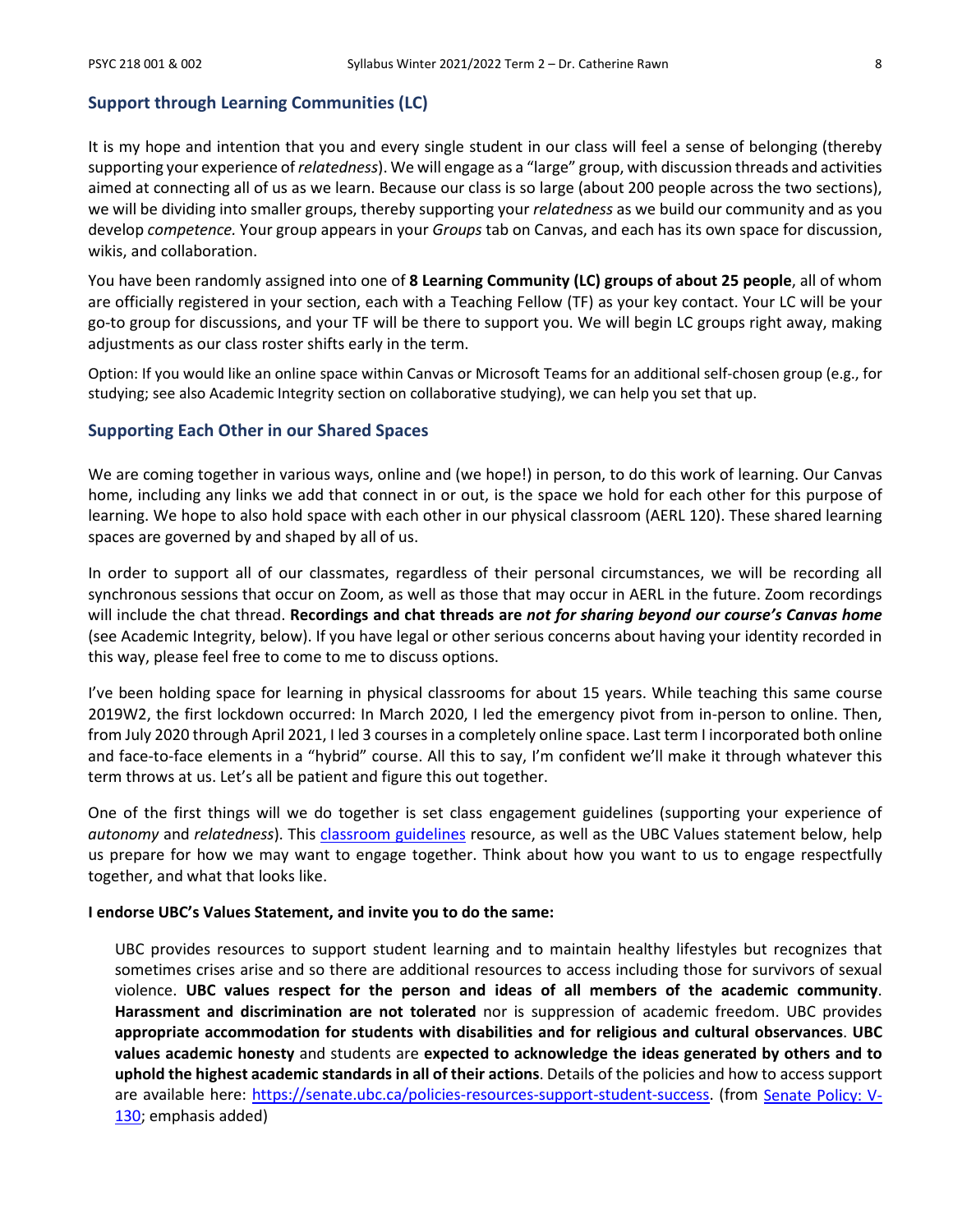#### **Supporting Learning with Academic Integrity**

In the academic community—a community of which you are now a part—we deal in ideas. That's our currency, our way of advancing knowledge. By representing our own and others' contributions in an honest way, we are (1) respecting the rules of this academic community, and (2) showcasing how our own novel ideas are distinct from but relate to their ideas. APA style gives us a formal way to indicate where our ideas end and where others' begin. But academic integrity goes well beyond formal citation. **Welcome to the academic community. You are expected to act honestly and ethically in all your academic activities, just like the rest of us.**

Make sure you understand UBC's definitions o[f academic misconduct,](http://www.calendar.ubc.ca/Vancouver/index.cfm?tree=3,54,111,959) [consequences,](http://www.calendar.ubc.ca/Vancouver/index.cfm?tree=3,54,111,960) and expectation that students must clarify how [academic honesty](http://www.calendar.ubc.ca/Vancouver/index.cfm?tree=3,286,0,0) applies for a given assignment. *Please ask if you're not sure.* (While you're checking out the calendar, you might want to check out the ["Student Declaration and Responsibility"](http://www.calendar.ubc.ca/Vancouver/index.cfm?tree=3,285,0,0) statement you agreed to when you registered.)

**What does academic integrity look like in this course?** *At any time: if you are unsure if a certain type of assistance is authorized, please ask. If you have a need that is unmet by existing course materials, course structure, and/or our learning community members, please ask.*

**DO your own work.** All individual work that you submit should be completed by you and submitted by you. All assessments, large and small, are designed to help you learn Statistics. It is *unacceptable* to use a tutor or editor (paid or unpaid) without my permission to revise, correct, or alter your work, because your submission is no longer your own work. It is *unacceptable* to buy/sell/swap/share assignment questions or answers on any platform. It is *unacceptable* to misrepresent your identity by using someone else to complete any portion of a course (e.g., comment on a discussion board, complete a quiz question). It is *unacceptable* to help someone else cheat.

**AVOID collusion.** Collusion is a form of academic integrity violation that involves working too closely together *without authorization*, such that the resulting submitted work gains unfair advantage over other students because is a measurement of the *group/pair/others'* understanding rather than the *individual* understanding (definition adapted from [OpenLearn\)](https://www.open.edu/openlearn/education/educational-technology-and-practice/educational-practice/developing-good-academic-practice/content-section-3.2). For example, collusion on an open book test includes working together to write answers or answering someone else's question in a chat platform. See more examples of collusion [here.](https://www.open.edu/openlearn/education/educational-technology-and-practice/educational-practice/developing-good-academic-practice/content-section-3.2) Assignments that are explicitly the product of group collaboration *have authorization*, so don't count as collusion. *Preparing* to individually complete an assignment or test by *studying together* (e.g., discussing concepts, quizzing each other and giving feedback on each others' answers) doesn't count as collusion. In this course, **all your submitted work should be** *individually completed***;** you are presenting your own understanding of the work you may have previously discussed with others.

*Can I work with a classmate to co-create study notes?* Yes, you can create your own original collaborative notes (but see below). I recommend using the features in Canvas groups to ensure your work remains protected. Send me a message using Canvas Inbox, and I'll create a Group just for you. That will allow you to upload and share notes, and to work collaboratively on Pages (see this site for an introduction to these [features\)](https://students.canvas.ubc.ca/navigating-canvas-groups/). I also recommend starting your collaboration with a written agreement that addresses integrity issues, such as these: *Who else can see/use/contribute to these notes? How will we ensure we are not violating copyright?*

**DO NOT share materials provided for you to use in this course.** We are working hard to provide all the materials you need to succeed in this course. In return, please respect our work. All assignment instructions, quiz questions and answers, discussion questions, announcements, PowerPoint slides, audio/video recordings, Canvas modules, and any other materials provided to you by the Teaching Team or in the textbook are for use in this course by students currently enrolled in PSYC 218 Sections 1 and 2. It is *unacceptable* to share any of these materials beyond our course, including by posting on file-sharing websites (e.g., CourseHero, Google Drive). It is *unacceptable* to copy and paste sentences from the textbook (e.g., definitions) into for-profit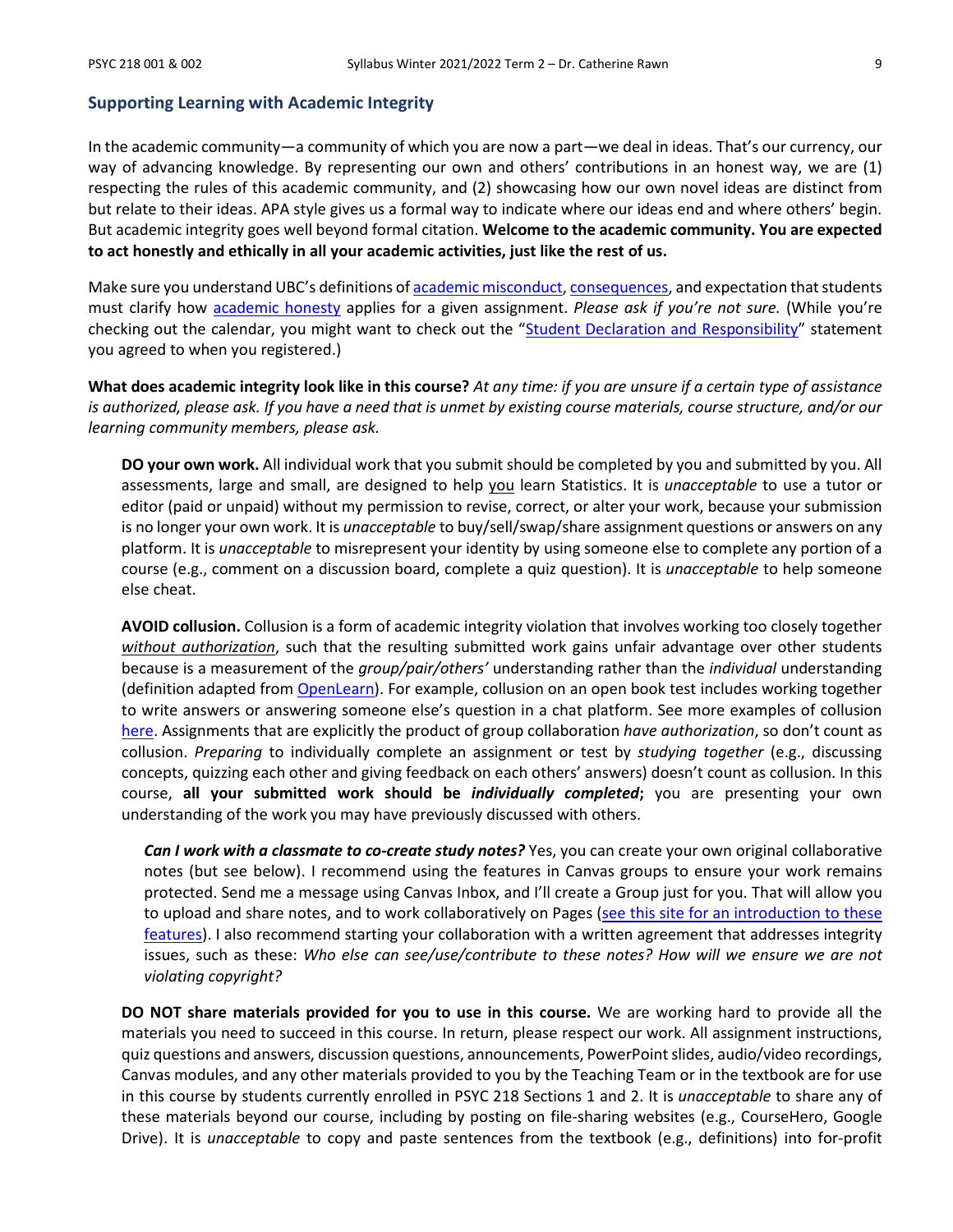software (e.g., Quizlet) for use in studying. Respect the Teaching Team and textbook authors' intellectual property, and follow copyright law.

*Can I share your materials with a classmate who is struggling and trying to get caught up?* **No, not** directly. Please send them the link to where they can find the material in Canvas, after logging in with their CWL. Invite them to reach out to the Teaching Team for more support (e.g., financial need access to the textbook).

**DO acknowledge others' ideas.** Scholars build on the work of others, and give credit accordingly—this is a quality of strong academic writing. In PSYC 217, you learned and practiced ways to acknowledge others' work. Citing our sources in both formal and informal ways will be appropriate, depending on the submission. For example, much of the way I think and write about academic integrity has been influenced by the work of Dr. Laurie McNeill, including [her excellent wiki](https://wiki.ubc.ca/Learning_Commons:Faculty_Resources/Academic_Integrity) that curated many of the above links, as well as Dr. Sarah Elaine Eaton, including he[r webinar series.](https://taylorinstitute.ucalgary.ca/series/academic-integrity-urgent-emerging-topics) (*See what I just did there? In informal writing, such as discussion posts, we can use links and embed references to our fellow humans who informed our thinking. They're my ideas and written in my own words, but I'd be thinking differently if it weren't for my encounter with their scholarly work. When we write more formally, such as for the Research Report in PSYC 217, we psychologists use APA style conventions to cite and reference.*)

**DO learn to avoid unintentional plagiarism.** Visit the Learning Commons' guide to academic integrity to help you organize your writing as well as understand how to prevent unintentional plagiarism, which can be challenging when first learning to paraphrase. Visi[t http://learningcommons.ubc.ca/resource-guides/avoiding](http://learningcommons.ubc.ca/resource-guides/avoiding-plagiarism/)[plagiarism/.](http://learningcommons.ubc.ca/resource-guides/avoiding-plagiarism/) An example tip: Do not copy and paste text from other sources, including other people's work, even in a draft. It's easy to unintentionally misrepresent those words as your own in a later draft (which would still qualify as plagiarism). *Please feel free to ask (have I said that enough?)*.

### **Supporting Your Success and Well-Being with Safety Nets and Built-in Flexibility**

I trust that when you *can* make deadlines on time you *will* make deadlines on time. Several safety nets are built in to the course for everyone to use without question, explanation or appeal, thereby supporting your experience of *autonomy* and privacy. **If you need more support beyond this, please reach out. I will offer patience, flexibility, and compassion, and I expect honesty and flexibility in return.**

- **There is no penalty for missing synchronous learning experiences (e.g., because of caregiving or required isolation) if it is made up.** For every class meeting, I will strive to make recordings and activities available for those who need this accommodation. For example, Lesson "Clicker" style quizzes on Canvas will provide opportunities to answer questions posed/discussed during class, and will continue to be available for two weeks to those watching the recording. *If you have other ideas about how I can best support you, please let me know.*
- **Flexible weighting of Learning Assessments.** You choose how much you can engage with this course from the start. Please see Learning Assessments section for instructions on how and when to do this.
- **Late Assignments:** Most Assignments are due on Fridays, the last is due on the Monday after classes finish (see Course Schedule for specific dates). If you need more time for whatever reason, feel free to submit over the weekend (until Sunday night at 11:59pmPT; for the last assignment, you have until Tuesday night at 11:59pmPT), no questions asked and no penalty. **To be clear: you don't need to ask for these two days, just go ahead and submit your work.** (The Canvas system will automatically label it as "late" but that doesn't mean I will apply a penalty.) **After that, you will need to use a late pass.** You will receive TWO 1- Day-Late Passes**.** Use them all at once (2 days for one assignment), or separate (e.g., 1 day for 2 assignments). After those two days have been used, standard 10% per day deductions will apply (except in emergency circumstances with submission of Self Declaration Form or Concession from Arts Advising).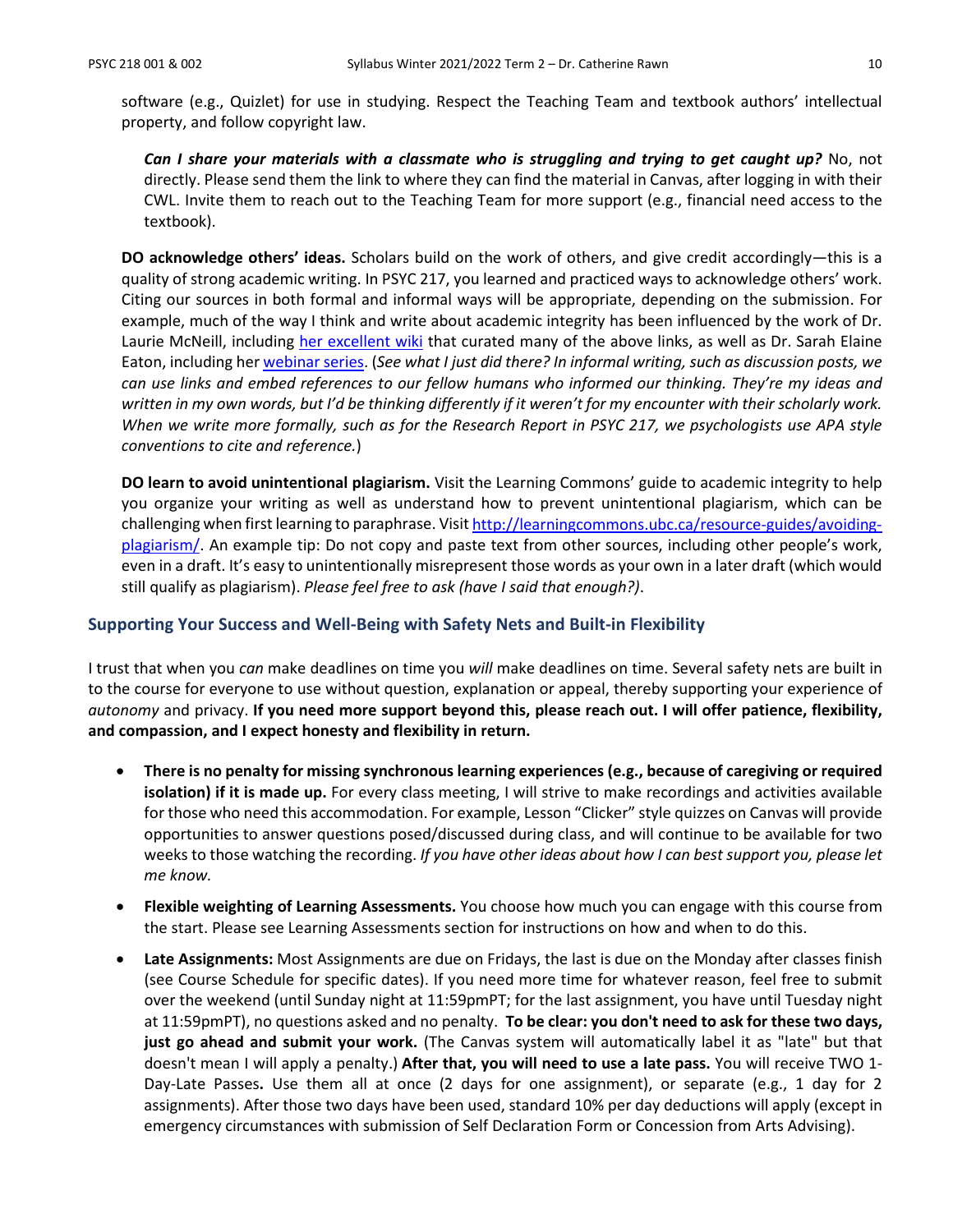- **LearningCurve adaptive mastery quizzes:** I have set the deadline for these quizzes to be the last day of classes. Of course, I don't recommend you wait until then! To help you keep on track, I will embed the assignment links in the Weekly Modules. But you have until the last day of classes to complete them.
- **Weekly Learning Activities:** If you miss routine asynchronous work (e.g., Weekly Learning Community Discussion) or synchronous work (e.g., clicker quiz), please catch up by completing it as soon as you can, no questions asked. After each activity's set due date, you will have a two-week grace period. If you submit during that window, your point will be updated.
- **Re-grade request process.** If you feel strongly that a question on any test or assignment was graded unfairly, you may submit the **[Re-Grade Request Form](https://ubc.ca1.qualtrics.com/jfe/form/SV_a9m73Sk3N9ApUrP)**. To qualify, you must submit the form within 2 weeks of the date grades were posted on Canvas. I will consider your request carefully and will respond via email as soon as possible. Re-grading may result in an increase or decrease. That re-grade is final.

### **Psychology Department Policies**

#### **Grading**

Department-wide policy for 2020W: "In order to reduce grade inflation and maintain equity across multiple course sections, all psychology courses are required to comply with departmental norms regarding grade distributions. **However, in the spirit of flexibility and compassion in light of the ongoing COVID-19 pandemic, those departmental norms have been adjusted upwards by 5% for 2021W.** According to these adjusted norms, the average grade in 100- and 200-level Psychology classes will be 72 for an exceptionally strong class, 70 for an average class, and 68 for a weak class, with a standard deviation of 14. The corresponding figures for 300- and 400-level classes will be 75, 73, and 71, with a standard deviation of 13. Scaling may be used in order to comply with these norms; grades may be scaled up or down as necessary by the professor or department. Grades are not official until they appear on a student's academic record. You will receive both a percent and a letter grade for this course. At UBC, they convert according to the key below:

| A+ 90-100% B+ 76-79% C+ 64-67% D 50-54% |  |  |  |
|-----------------------------------------|--|--|--|
| A 85-89% B 72-75% C 60-63% F 0-49%      |  |  |  |
| A- 80-84% B- 68-71% C- 55-59%           |  |  |  |



#### **Academic Misconduct**

Cheating, plagiarism, and other forms of academic misconduct are very serious concerns of the University, and the Department of Psychology has taken steps to alleviate them. In the first place, the Department has implemented software that can reliably detect cheating on multiple-choice exams by analyzing the patterns of students' responses. In addition, the Department subscribes to *Turnitin* — a service designed to detect and deter plagiarism. All materials (term papers, lab reports, etc.) that students submit for grading will be compared to over 5 billion pages of content located on the Internet or in Turnitin's own proprietary databases. The results of these comparisons are compiled into customized "Originality Reports" containing several, sensitive measures of originality that flag instances of matching text suggesting possible plagiarism; instructors receive copies of these reports for every student in their classes. During exams, the instructor and invigilators reserve the right to move students in their seating arrangement with no explanation provided.

In all cases of suspected academic misconduct, the parties involved will be pursued to the fullest extent dictated by the guidelines of the University. Strong evidence of cheating or plagiarism may result in a zero credit for the work in question. According to the University Act (section 61), the President of UBC has the right to impose harsher penalties including (but not limited to) a failing grade for the course, suspension from the University, cancellation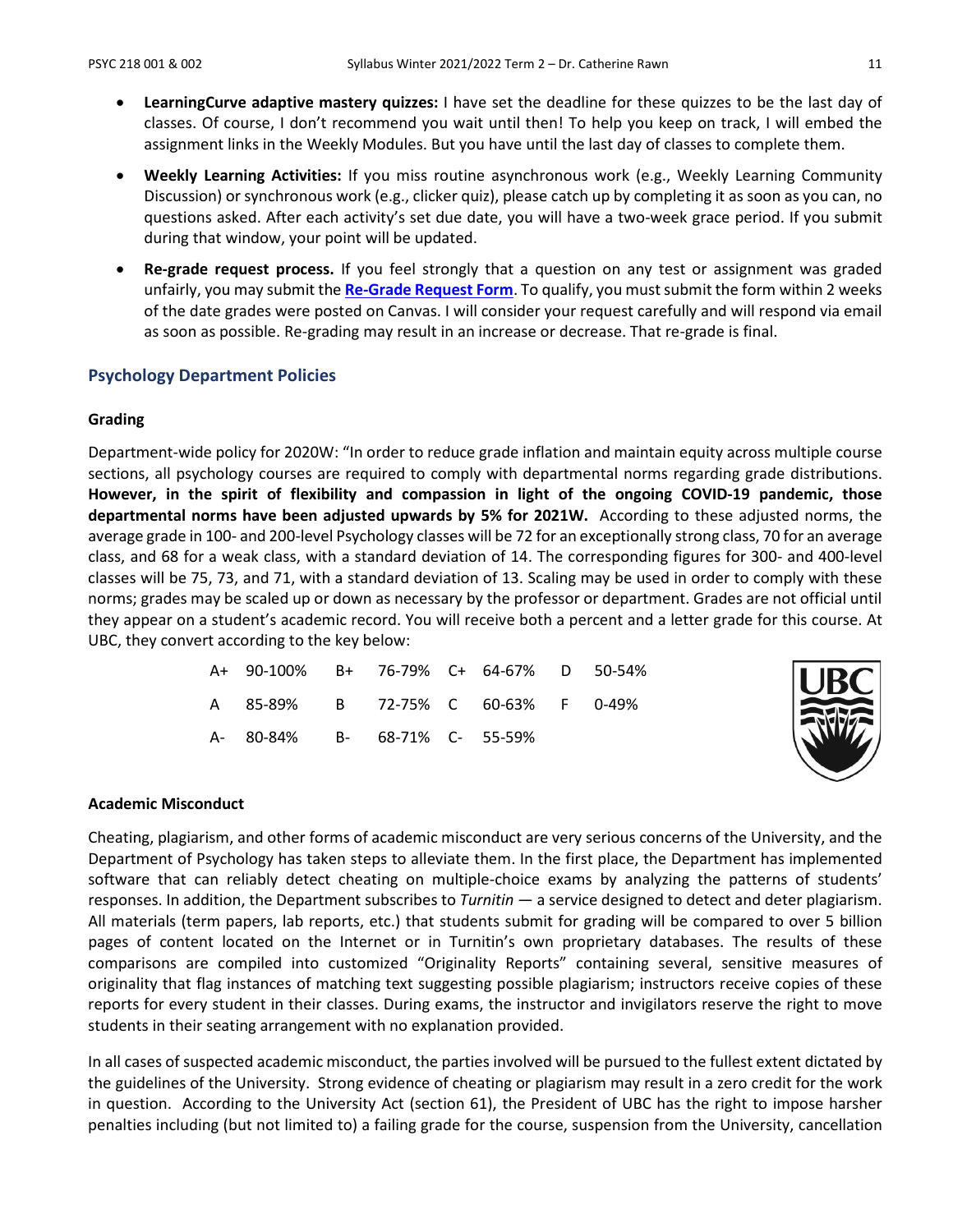of scholarships, or a notation added to a student's transcript. For details on pertinent University policies and procedures, please see Chapter 5 in the UBC Calendar [\(http://students.ubc.ca/calendar\)](http://students.ubc.ca/calendar).

# **REFERENCES AND INFLUENCES**

Throughout this syllabus I have cited many published works, and drawn on many others for inspiration. I include them here (1) to model responsible, APA style citation and referencing practices we will be using in this course, and (2) to show you some of the many ways I use research to guide the decisions I make in my teaching practice and course design. These are *not* required reading, but you may find some of them interesting (e.g., Dunlosky et al., 2013).

- American Psychological Association. (2013). *APA guidelines for the undergraduate psychology major 2.0.*  Washington, DC: Author. Retrieved from http://www.apa.org/ed/precollege/about/psymajorguidelines.pdf
- Ceynar Rosell, M., Beck, D. M., Luther, K. E., Goedert, K. M., Shore, W. L., & Anderson, D. D. (2006). The pedagogical value of experimental participation paired with course content. *Teaching of Psychology, 32*, 95- 99. DOI: 10.1207/s15328023top3202\_3
- Darby, F., & Lang, J. M. (2019). *Small Teaching Online: Applying Learning Science in Online Classes*. Jossey-Bass.
- Dunlosky, J., Rawson, K. A., Marsh, E. J., Nathan, M. J., & Willingham, D. T. (2013). Improving students' learning with effective learning techniques: Promising directions from cognitive and educational psychology. *Psychological Science in the Public Interest, 14*, 4-58. DOI: 10.1177/1529100612453266
- Fink, L. D. (2003). *Creating significant learning experiences: An integrated approach to designing college courses*. San Francisco, CA: Jossey-Bass.
- Glass, A. L., & Kang, M. (2018). Dividing attention in the classroom reduces exam performance. *Educational Psychology,* DOI: 10.1080/01443410.2018.1489046
- Kliegal, R., & Bates, D. (2011). International collaboration in psychology is on the rise. *Scientometrics, 87*, 149-158. DOI: 10.1007/s11192-010-0299-0
- Michael, J. (2006). Where's the evidence that active learning works? *Advances in Physiology Education, 30*, 159- 167. DOI: 10.1152/advan.00053.2006
- Rideout, C. A. (2018). Students' choices and achievement in large undergraduate classes using a novel flexible assessment approach. *Assessment & Evaluation in Higher Education, 43*, 68-78. DOI: 10.1080/02602938.2017.1294144
- Roediger, H. L., III, & Karpicke, J. D. (2006). Test-enhanced learning: Taking memory tests improves long-term retention. *Psychological Science, 17*, 249-255. DOI: 10.1111/j.1467-9280.2006.01693.x
- Ryan, R. M., & Deci, E. L. (2020). Intrinsic and extrinsic motivation from a self-determination theory perspective: Definitions, theory, practices, and future directions. *Contemporary Educational Psychology, 61*, 101860*.* DOI: 10.1016/j.cedpsych.2020.101860

# **ACKNOWLEDGEMENTS AND COPYRIGHT**

UBC Vancouver's Point Grey Campus is situated on the traditional, ancestral, and unceded territory of the [Musqueam people.](http://aboriginal.ubc.ca/community-youth/%20musqueam-and-ubc/) The work of redesigning this course in summer 2020 occurred on the traditional territories of the Musqueam, Squamish and Tsleil-Waututh peoples.

Thanks to G. Hall, C. Cuttler, L. Scratchley, and J. Sibley for helpful suggestions that have influenced the design of this course. This syllabus design was inspired by a syllabus by J. Lymburner (Kwantlen Polytechnic University). Thanks to all of my PSYC 218 students, Teaching Fellows, and Teaching Assistants since 2011/2012 for their helpful suggestions and experiences, which have influenced the design and implementation of this course. Flexible assessment strategy and language was adopted for W2020, drawing on Dr. Candice Rideout's (UBC, Faculty of Land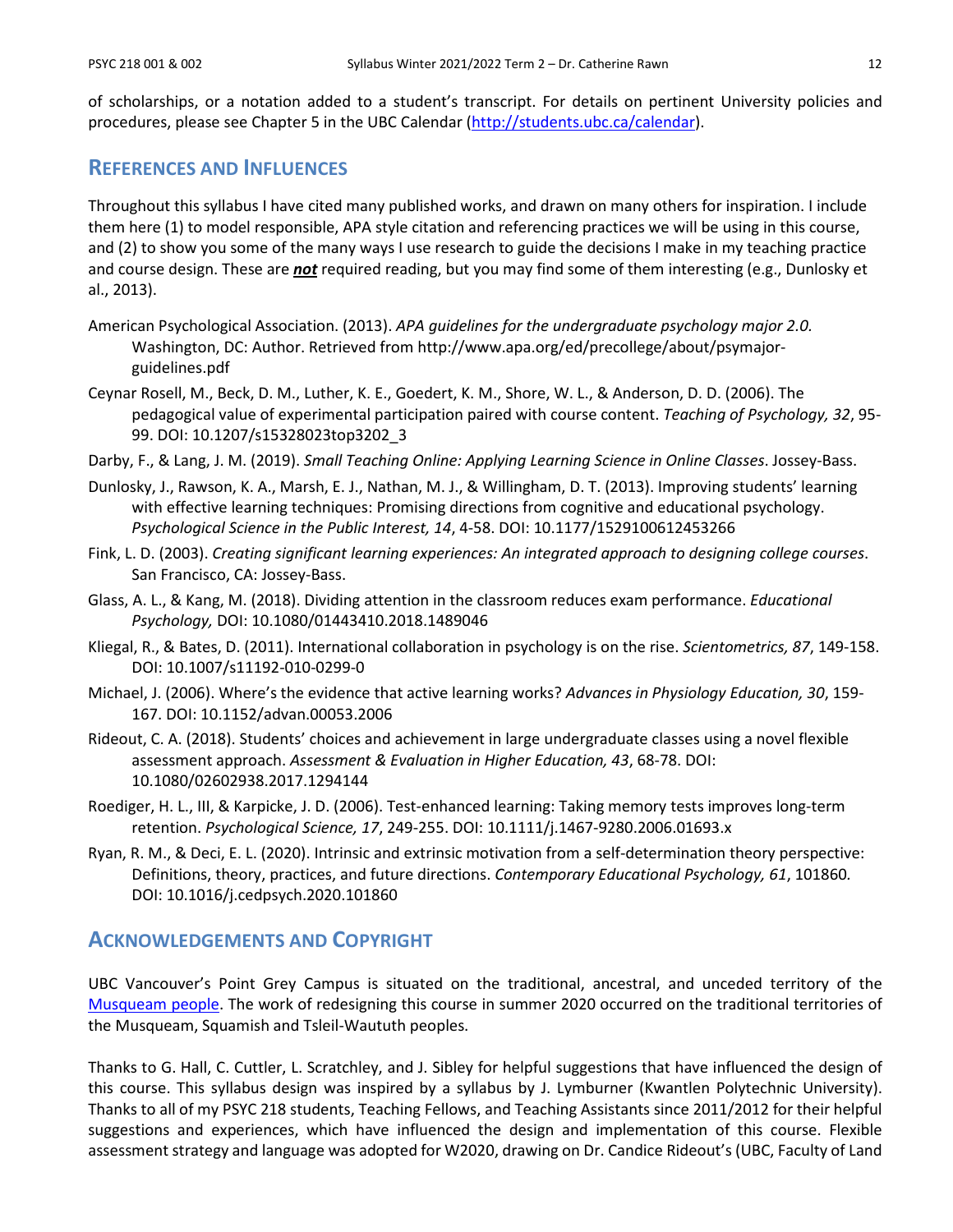and Food Systems) scholarly research, advice, as well as her FNH 355 course syllabus (with permission). Academic Integrity language and approach has been greatly informed by the work of Dr. Laurie McNeill and Dr. Sarah Elaine Eaton.

*PSYC 218 Sections 001 and 002 Research Methods in Psychology Course Syllabus 2022* by *Catherine Rawn* is licensed under the Creative Commons Attribution-NonCommercial-ShareAlike 4.0 International License. To view a copy of this license, visit [http://creativecommons.org/licenses/by-nc-sa/4.0/.](http://creativecommons.org/licenses/by-nc-sa/4.0/)

#### Recommended APA-style citation:

Rawn, C. D. (2022). *PSYC 218 Sections 001 and 002 Research Methods in Psychology Course Syllabus*. University of British Columbia, Vancouver Canada*.* Retrieved from<http://blogs.ubc.ca/catherinerawn>